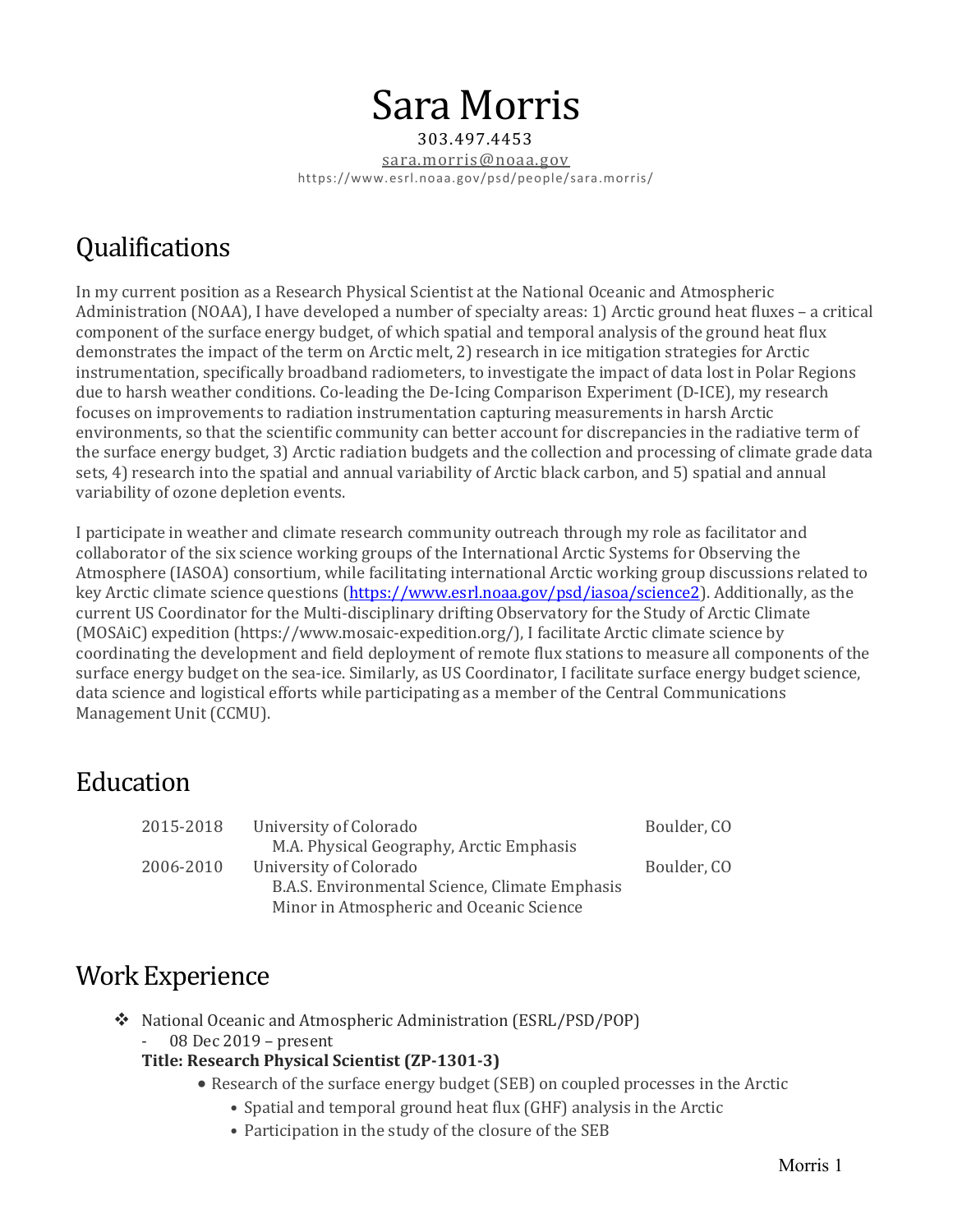- Impact of the GHF term on SEB closure and Arctic melt
- Research comparative instrument studies on instrument modifications necessary for Arctic environments
	- Investigation of data lost in polar regions due to frost, rime and snow
	- Impact of ice mitigation methods on measurement uncertainty
- D- ICE Campaign Project Co-Lead: mitigation of icing on radiometer instrumentation
- Research of surface-level ozone and black carbon in the Arctic
	- Tropospheric surface-level ozone climatology of Arctic observations
	- Climatology of black carbon measurements in the Arctic
- US Coordinator for the Multi-disciplinary drifting Observatory for the Study of Arctic Climate (MOSAiC) Expedition
	- Coordination of science and workshops to facilitate interactive discussions among scientists
	- Coordination of logistics, communication and data
	- Participation in the Central Communications Management Unit (CCMU)
	- Develop Atmospheric Surface Flux Stations (ASFS systems)
	- Data management for Atmosphere Team
- International Arctic Systems for Observing the Atmosphere (IASOA) Facilitator, data management lead, website and portal maintenance, Science Working Group team lead
	- Support and assist the scientific community in analyzing both observational and climate model data
- Data Manager of Baseline and Arctic stations of GMD and PSD
- Develop instrument "Datagrams" to track processes by which information moves from sensor to archive
- Provide data management support and infrastructure for complete data flow processes at Baseline and Arctic field sites
- Manage logistical, technical, and research support for field observatories
- Field technician: experience in repairing, troubleshooting, and calibrating instrumentation; establish and organize system network flow of data from remote locations
- Development of a web accessible ftp site and browser for data sets with consistent formats, file structures, data transfer, ingest and tools
- Manage the processing and archiving of data from a wide range of commercial and research grade sensors
- General technical skills for supporting Arctic operations and instruments
- Create and develop ingest, reformatting and diagnostic display software with MATLAB programs for Arctic data sets
- Cooperative Institute for Research in Environmental Sciences (CIRES) at the National Oceanic and Atmospheric Administration (PSD – Polar Observations & Processes, GMD – Global Radiation Group)

- 29 Feb 2012 – 07 Dec 2019

#### **Title: Arctic & Baseline Data Scientist (Associate Scientist II)**

- Research of the surface energy budget (SEB) on coupled processes in the Arctic
	- Spatial and temporal ground heat flux (GHF) analysis in the Arctic
	- Participation in the study of the closure of the SEB
	- Impact of the GHF term on SEB closure and Arctic melt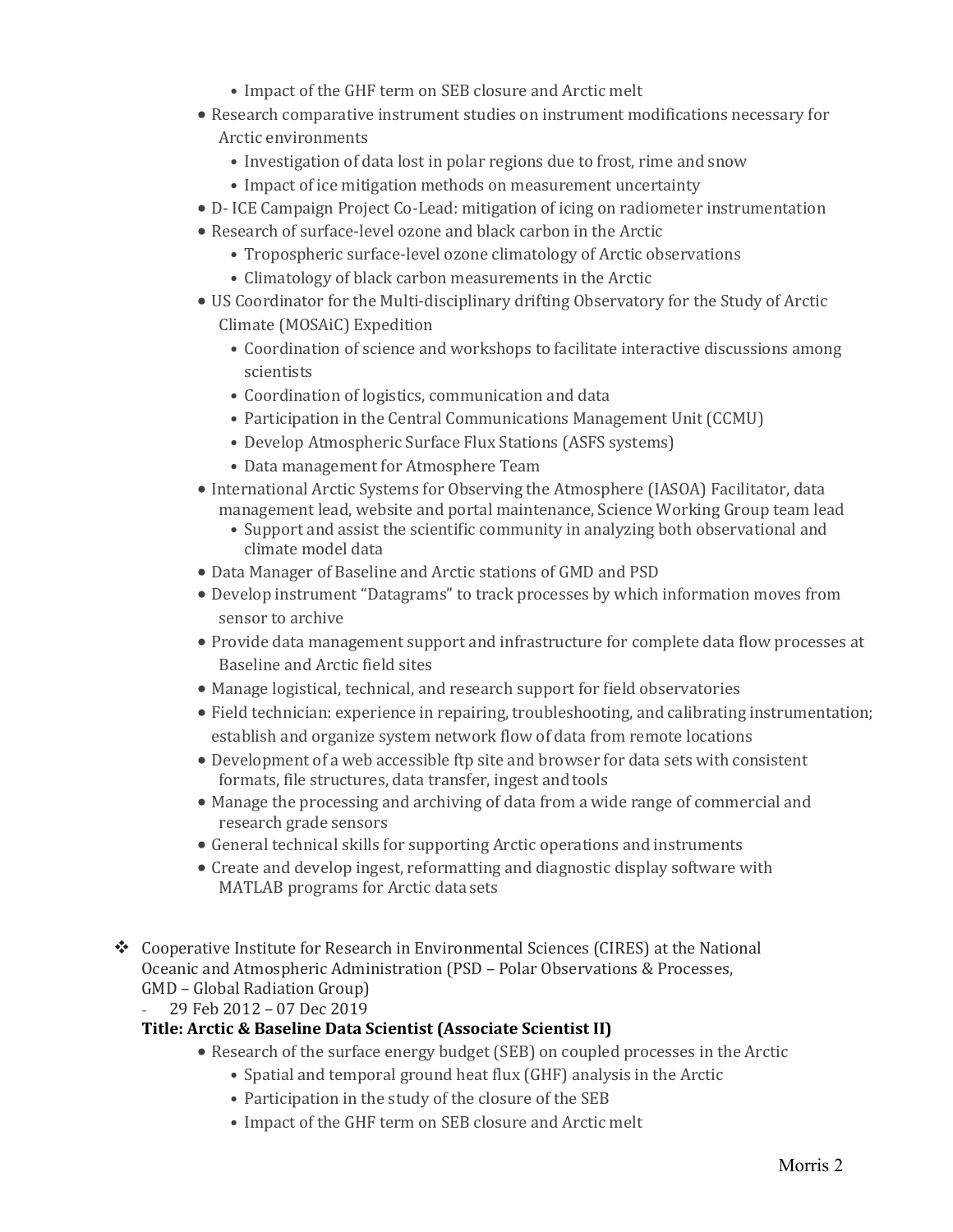- Research comparative instrument studies on instrument modifications necessary for Arctic environments
	- Investigation of data lost in polar regions due to frost, rime and snow
	- Impact of ice mitigation methods on measurement uncertainty
- D- ICE Campaign Project Co-Lead: mitigation of icing on radiometer instrumentation
- Research of surface-level ozone and black carbon in the Arctic
	- Tropospheric surface-level ozone climatology of Arctic observations
	- Climatology of black carbon measurements in the Arctic
- US Coordinator for the Multi-disciplinary drifting Observatory for the Study of Arctic Climate (MOSAiC) Expedition
	- Coordination of science and workshops to facilitate interactive discussions among scientists
	- Coordination of logistics, communication and data
	- Participation in the Central Communications Management Unit (CCMU)
	- Develop Atmospheric Surface Flux Stations (ASFS systems)
	- Data management for Atmosphere Team
- International Arctic Systems for Observing the Atmosphere (IASOA) Facilitator, data management lead, website and portal maintenance, Science Working Group team lead
	- Support and assist the scientific community in analyzing both observational and climate model data
- Data Manager of Baseline and Arctic stations of GMD and PSD
- Develop instrument "Datagrams" to track processes by which information moves from sensor to archive
- Provide data management support and infrastructure for complete data flow processes at Baseline and Arctic field sites
- Manage logistical, technical, and research support for field observatories
- Field technician: experience in repairing, troubleshooting, and calibrating instrumentation; establish and organize system network flow of data from remote locations
- Development of a web accessible ftp site and browser for data sets with consistent formats, file structures, data transfer, ingest and tools
- Manage the processing and archiving of data from a wide range of commercial and research grade sensors
- General technical skills for supporting Arctic operations and instruments
- Create and develop ingest, reformatting and diagnostic display software with MATLAB programs for Arctic data sets
- Cooperative Institute for Research in Environmental Sciences (CIRES) at the National Oceanic and Atmospheric Administration
	- 01 Dec 2011 29 Feb 2012

#### **Title: Professional Research Assistant (Associate Scientist I)**

- Data analysis and plotting of Tropospheric ozone results using IDL programs
- Record ozone measurements using Dobson Radar and TEI surface instrumentation
- Process and archive ozone measurement data
- Lab work: maintenance, construction, and upgrading of ozone aircraft, surface, and tower instruments from 2B Technologies and TEI Thermo ScientificCorporation
- Perform calibrations using the TEI Standard Ozone Calibrator for aircraft, surface, and tower ozone instruments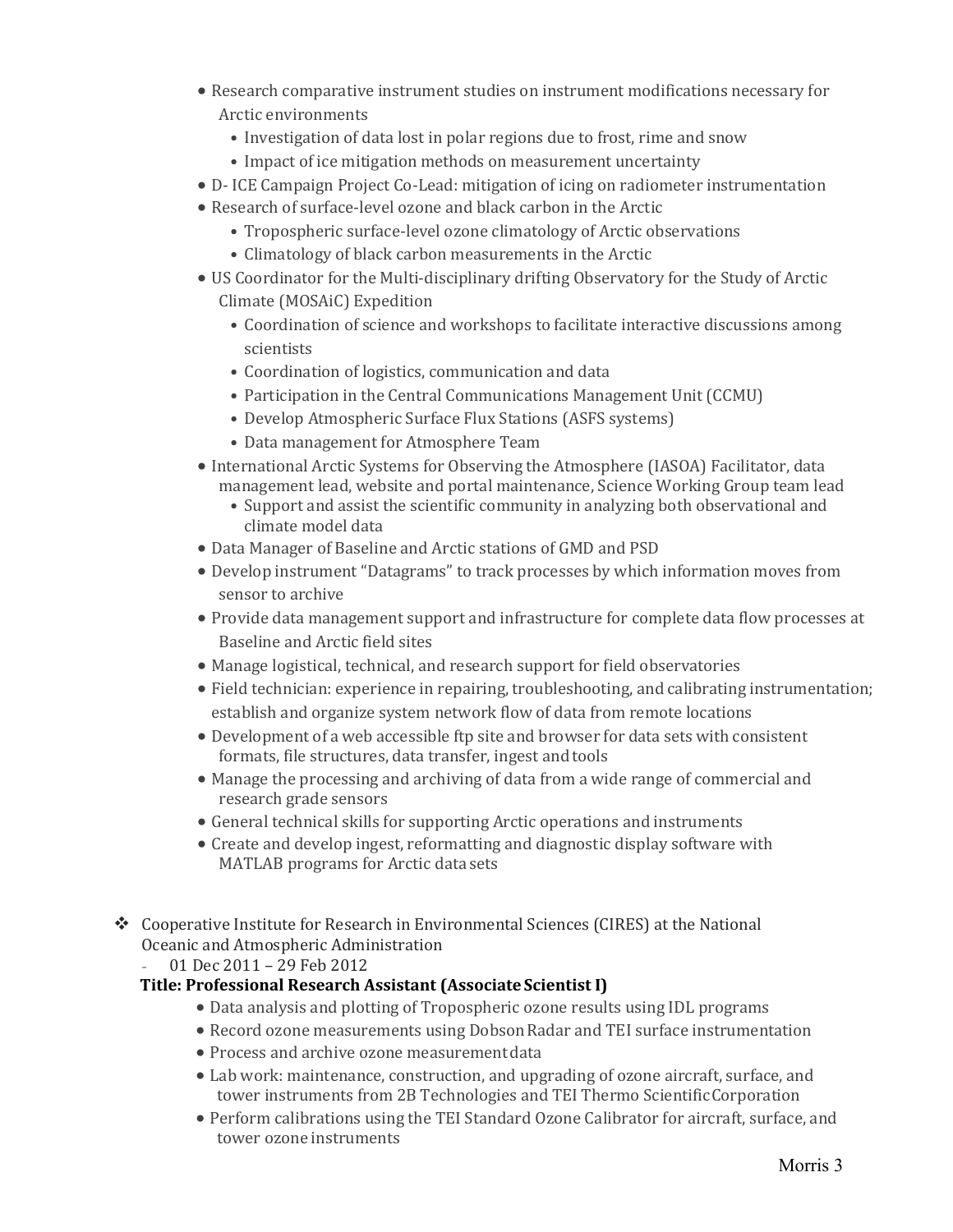- Maintain and diagnose problems with ozone instruments at designated ozone sites across the world
- Update and maintain NOAA ftp customer site with ozone data andplots
- Create Hybrid Single Particle Lagrangian Integrated TrajectoryModels (HYSPLIT)
- Science and Technology Corp. (STC) at the National Oceanic and Atmospheric Administration
	- 22 Nov 2010 30 Nov 2011

#### **Title: Ozone Program Research Assistant (AssociateComputer Specialist)**

- Data analysis and plotting of Tropospheric ozone results using IDL programs
- Record ozone measurements using DobsonRadar and TEI surface instrumentation
- Process and archive ozone measurement data
- Lab work: maintenance, construction, and upgrading of ozone aircraft, surface, and tower instruments from 2B Technologies and TEI Thermo ScientificCorporation
- Perform calibrations using the TEI Standard Ozone Calibrator for aircraft, surface, and tower ozone instruments
- Maintain and diagnose problems with ozone instruments at designated ozone sites across the world
- Update and maintain NOAA ftp customer site with ozone data andplots
- Create Hybrid Single Particle Lagrangian Integrated TrajectoryModels (HYSPLIT)

### Educational and Professional Activities and Outreach

**Science Community Activities**: US Coordinator of MOSAiC Expedition, International Arctic Science Committee (IASC) Atmosphere Working Group Secretary, Co-Lead of D-ICE field campaign, Facilitator of IASOA Working Groups, PI for surface ozone instrumentation at Tiksi and Eureka Arctic observatories, Invited scientist to Erie Middle School 2016 & 2019, American Geophysical Union Conference 2013 presenter, Software and dataset development for global radiation baseline observatories, BSRN station scientist for NOAA baseline observatories

**Professional Memberships**: American Meteorological Society, American Geophysical Union **Technical Training**: GMD Leadership Training (2019), Campbell Scientific data loggers (2015), Soldering connectors and circuitry, Instrument maintenance: TEI and 2B surface ozonemeters, ATI and Metek sonic anemometers, Eppley and Kipp & Zonen radiometers

# Field Experience

- April-September 2019: Development of Atmospheric Surface Flux Stations (ASFS) for deployment during the MOSAiC Expedition in the Arctic; *study of the closure of the SEB over ice*
- 2017-2018: Co-Lead on the De-Icing Comparison Experiment (D-ICE) examining ice mitigation techniques for solar radiometer instrumentation in the Arctic at the Barrow Observatory in Alaska; *research of instrument modifications necessary for Arctic environments*
- October 2016: Deployment of surface energy budget flux measurements at the Arctic station of Alert in Nunavut Territory, Canada; *research the SEB on coupled processes in the Arctic*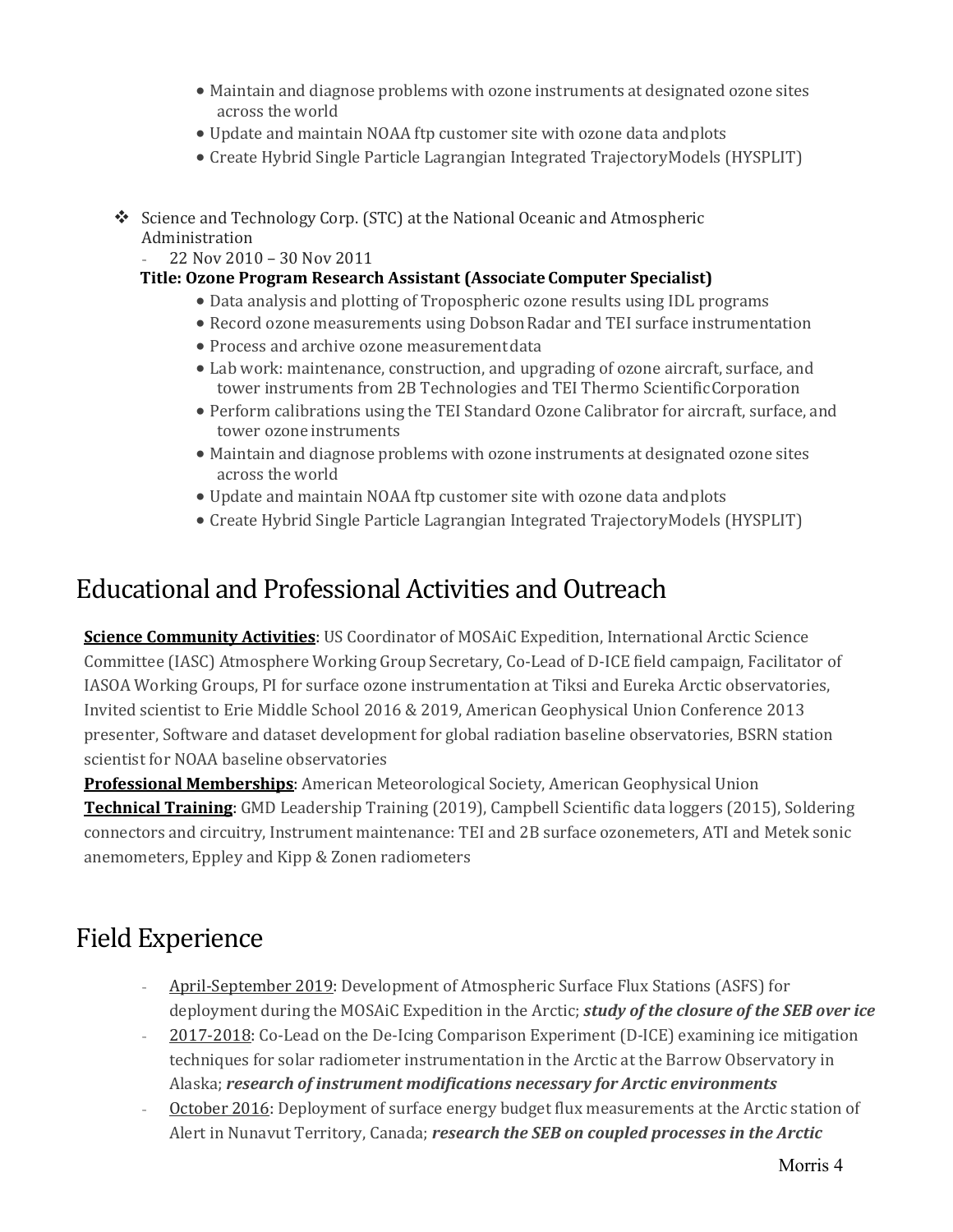- July 2016: Research and technical work on solar radiation instrumentation at the Storm Peak Laboratory in Steamboat Springs, Colorado; *research of ice mitigation methods on broadband radiometers*
- August 2012: Execution and maintenance of surface energy budget flux and ozone measurements at the Arctic station of Tiksi in Siberia, Russia; *research the SEB on coupled processes in the Arctic*

## Publications and Presentations

*(Presently:* S.M. Morris*, Formerly:* S.M. Crepinsek*)*

#### **Publications**

Cox, C.J., **S.M. Morris**, T. Uttal, C.N. Long, A. McComiskey, 2019: The De-Icing Comparison Experiment – ARM Contribution (DICEXACO) Field Campaign Report, Ed. by Robert Stafford, ARM user facility, DOE/SC-ARM-19-020

**Morris, S.M.**, 2018: Variability of Ground Heat Flux at Tiksi Station *ProQuest Dissertations Publishing*, Master's

Degree, University of Colorado at Boulder

- Grachev, A., P.O.G. Persson, T. Uttal, E.A. Akish, C.J. Cox, S.M. Morris, C.W. Fairall, R.S. Stone, G. Lesins, A.P. Makshtas, and I.A. Repina, 2017: Seasonal and latitudinal variations of surface fluxes at Arctic terrestrial sites *Climate Dynamics*, 1-26, doi: 10.1007/s00382-017-3983-4, issn: 1432-0894
- Cox, C.J., C.N. Long, T. Uttal, S. Starkweather, **S. Crepinsek**, M. Maturilli, A. McComiskey, N.B. Miller, E. Konopleva, V. Kustov, M.D. Shupe, K. Steffen, D. Stanitski, R. Stone, V.P. Walden, 2016: Cloud radiative forcing from pan-Arctic Baseline Surface Radiation Network BSRN stations *J. Clim.*
- Eckhardt, S, B Quennehen, DJL Olivie, TK Berntsen, R Cherian, JH Christensen, W Collins, **S Crepinsek**, N Daskalakis, M Flanner, A Herber, C Heyes, O Hodnebrog, L Huang, M Kanakidou, Z Klimont, J Langner, KS Law, MT Lund, R Mahmood, A Massling, S Myriokefalitakis, IE Nielsen, JK Nojgaard, J Quaas, PK Quinn, JC Raut, ST Rumbold, M Schulz, S Sharma, RB Skeie, H Skov, T Uttal, K von Salzen and A Stohl, 2015: Current model capabilities for simulating black carbon and sulfate concentrations in the Arctic atmosphere: a multi-model evaluation using a comprehensive measurement data set *Atmos. Chem. Phys.*, COPERNICUS GESELLSCHAFT MBH, 15( 16 ), 9413-9433, doi: 10.5194/acp-15-9413- 2015, issn: 1680-7316, ids: CQ5LT
- Evangeliou, N, Y Balkanski, WM Hao, A Petkov, RP Silverstein, R Corley, BL Nordgren, SP Urbanski, S Eckhardt, A Stohl, P Tunved, **S Crepinsek**, A Jefferson, S Sharma, JK Nojgaard and H Skov, 2016: Wildfires in northern Eurasia affect the budget of black carbon in the Arctic - a 12-year retrospective synopsis (2002-2013) *Atmos. Chem. Phys.* , COPERNICUS GESELLSCHAFT MBH, 16( 12 ), 7587-7604, doi: 10.5194/acp-16-7587-2016, issn: 1680-7316, ids: DQ7VZ
- Uttal T, Starkweather S., Drummond J.R., Vihma T., Makshtas A.P., Darby L.S., Burkhart J.F., Cox C.J., Schmeisser L.N., Haiden T., Maturilli M., Shupe, M.D. de Boer G., Saha A., Grachev A.A., **Crepinsek S.M.**, Bruhwiler L., Goodison B., McArthur B., Walden V.P., Dlugokencky E.J., Persson P.O.G., Lesins G., Laurila T., Ogren J.A., Stone R., Long C.N., Sharma S., Massling A., Turner D.D., Stanitski D.M., Asmi E., Aurela M., Skov H., Eleftheriadis K., Virkkula A., Platt A., Førland E.J., Iijima Y., Nielsen I.E., Bergin M.H., Candlish L., Zimov N.S., Zimov S.A., O'Neill N.T., Fogal P.F., Kivi R., Konopleva-Akish E.A., Verlinde J., Kustov V.Y., Vasel B., Ivakhov V.M., Viisanen Y., Intrieri J.M., 2015: International Arctic Systems for